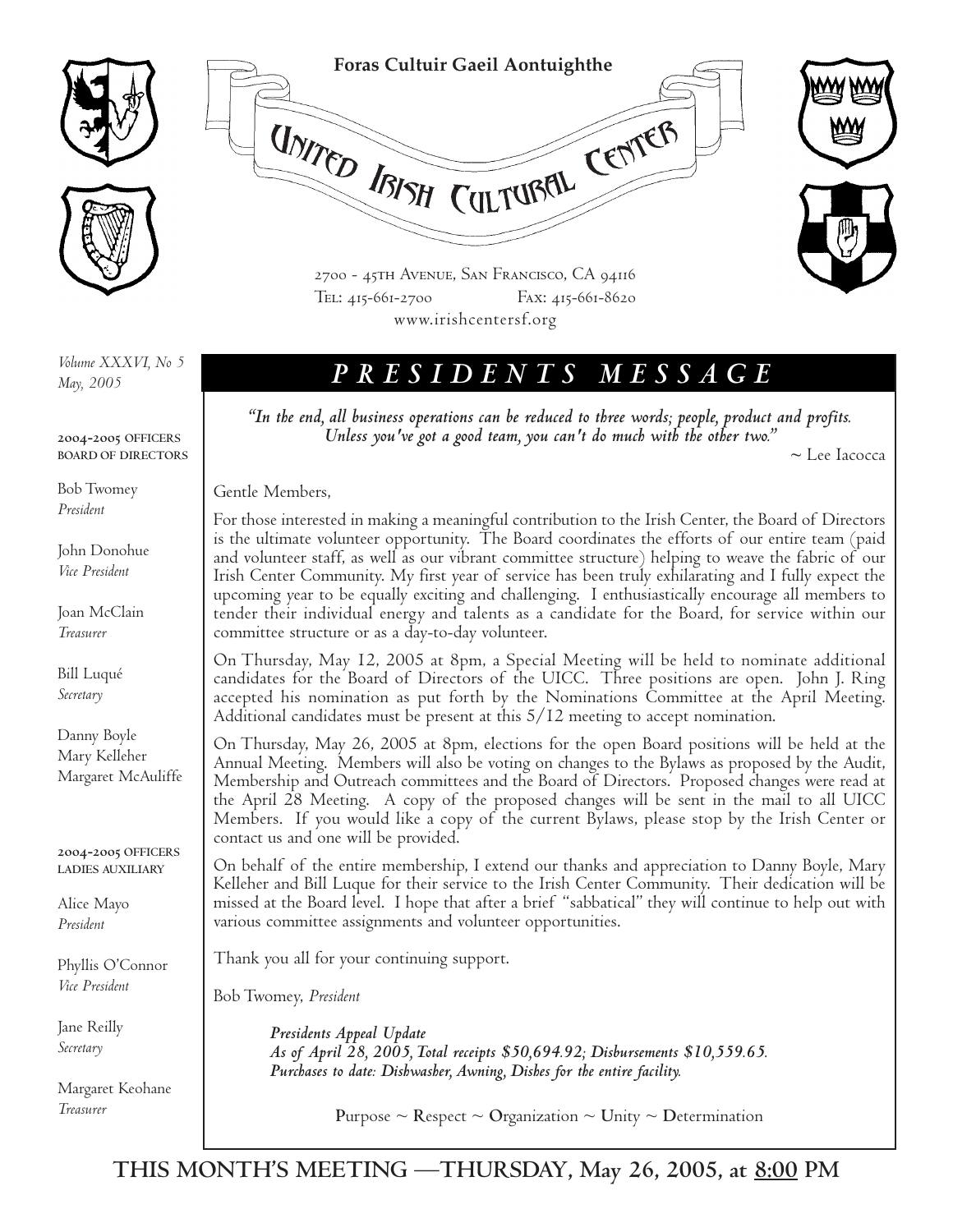



2700 - 45th Avenue, San Francisco, CA 94116 Tel: 415-661-2700 Fax: 415-661-8620 www.irishcentersf.org

**Foras Cultuir Gaeil Aontuighthe**

UNITED IBISH CULTUBEL CENTER

*June, 2005*

**2005-2006 OFFICERS BOARD OF DIRECTORS**

Bob Twomey *President*

Joan McClain *Vice President*

John Donohue *Secretary*

Karen Kinahan *Treasurer*

Margaret McAuliffe John J. Ring Pat Maguire

**2004-2005 OFFICERS LADIES AUXILIARY**

Alice Mayo *President*

Phyllis O'Connor *Vice President*

Jane Reilly *Secretary*

## *PRESIDENTS MESSAGE Volume XXXVI, No 6*

*"If what you're working for really matters, you'll give it all you've got."*

~ Nido Qube

Gentle Members,

On Thursday, May, 26, 2005, John J. Ring, Patrick Maguire, and Karen Kinahan were elected to the Board of Directors. Please join me in welcoming them to the Board and lending your support and experience in helping them become effective leaders within our community.

Also addressed on this ballot were 18 proposed changes in the Bylaws. All were passed by the membership with the exception of a provision to allow absentee voting. Both proposals to revise the composition of the Operations Committee passed thereby creating a conflict in the Bylaws. Notice to all members will be forthcoming regarding a special meeting to select which of these two alternatives will be included in the Bylaws.

In keeping with the recommendation of the Finance Committee, the annual audit process is in progress with a timetable of completion no later than the August membership Meeting.

Please contact me if you would like to participate as a volunteer or on a committee and thank you all for you continuing support.

Join us June 10th at 8pm for **"2nd Friday Comedy Night"** headlining Johnny Steele and also appearing Doug Ferrari. Tickets are \$12 in advance and \$15 at the door.

Bob Twomey, *President*

*Presidents Appeal Update As of April 28, 2005: Total receipts \$50,694.92; Disbursements \$10,559.65. Purchases: Dishwasher, Awning, Dishes for the entire facility.*

**Purpose ~ Respect ~ Organization ~ Unity ~ Determination**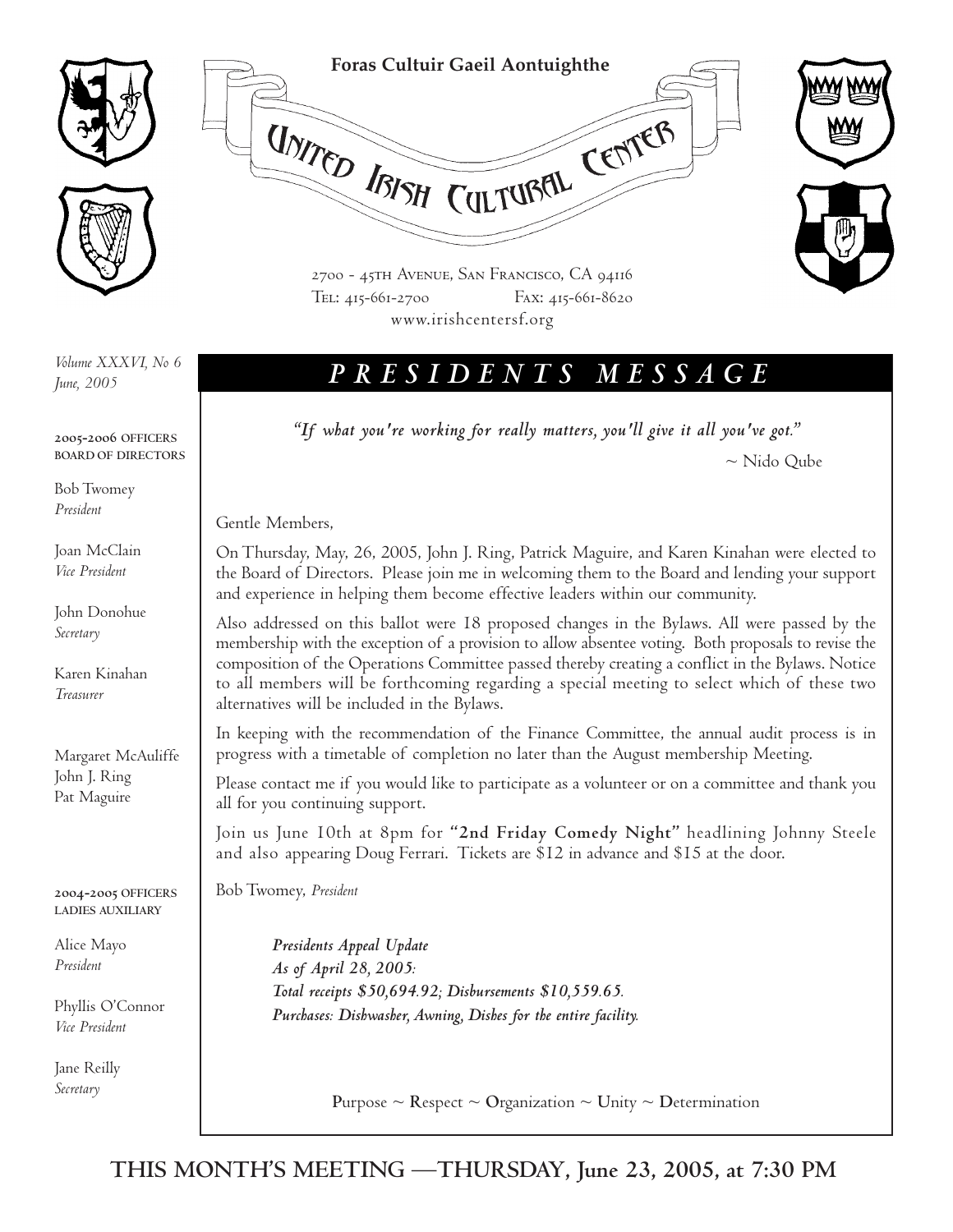

*July, 2005*

**2005-2006 OFFICERS BOARD OF DIRECTORS**

Bob Twomey *President*

Joan McClain *Vice President*

John Donohue *Secretary*

Karen Kinahan *Treasurer*

Margaret McAuliffe John J. Ring Pat Maguire

**2004-2005 OFFICERS LADIES AUXILIARY**

Alice Mayo *President*

Phyllis O'Connor *Vice President*

Jane Reilly *Secretary*

Margaret Keohane *Treasurer*

*PRESIDENTS MESSAGE Volume XXXVI, No 7*

**Foras Cultuir Gaeil Aontuighthe**

UNITED IBISH CULTUBELL CENTER

2700 - 45th Avenue, San Francisco, CA 94116 Tel: 415-661-2700 Fax: 415-661-8620 www.irishcentersf.org

### Gentle Members,

As we move past the Summer Equinox, several events that took place at the Irish Center in June deserve special recognition.

On June 4, 2005, our members gathered for our first Strategic Planning Session to hear presentations on issues pertinent to the Irish Center. Speakers included Larry Gordon (Industrial Areas Foundation), John Scudder (Sacred Heart Cathedral Prep) and Xabier Berrueta (Basque Cultural Center). A full report will be circulated in the next month or so.

On June 18, 2005, Katie Watts was selected to represent the UICC as the San Francisco Rose of Tralee. We congratulate her for this accomplishment and wish her good luck at the upcoming competition in County Kerry. The committee, chaired by Maureen Leonard, did a fabulous job of planning and running the entire program. Many thanks to our outgoing Rose KC McCabe who also served on this year's committee. KC is interested in forming a volunteer group of past Roses so please help her by providing updated contact information as available.

At our Monthly Membership Meeting, the Board announced plans for a Special Meeting to be held the third Thursday in September in lieu of the August and September Meetings. A mailing will be sent to all members regarding this change. The Irish Center will be closed from August 1st through the 30th except for the Sunday Gaelic Games and scheduled Banquets. Four members of the Board will be traveling abroad during the latter part of September leaving us with less than a quorum. At the Special Meeting, we will review the Annual Audit and resolve the conflict regarding the composition of the Operations Committee.

Please contact me if you would like to volunteer during the August Cleanup and thank you all for you continuing support.

Bob Twomey, President

Presidents Appeal Update as of 6/15/05 Total Receipts \$ 54,167.44 Disbursements \$ 11,472.68 Cash Balance \$ 42,694.76

**Purpose**  $\sim$  **Respect**  $\sim$  **Organization**  $\sim$  **Unity**  $\sim$  **Determination** 

**THIS MONTH'S MEETING —THURSDAY, July 28, 2005, at 7:30 PM**